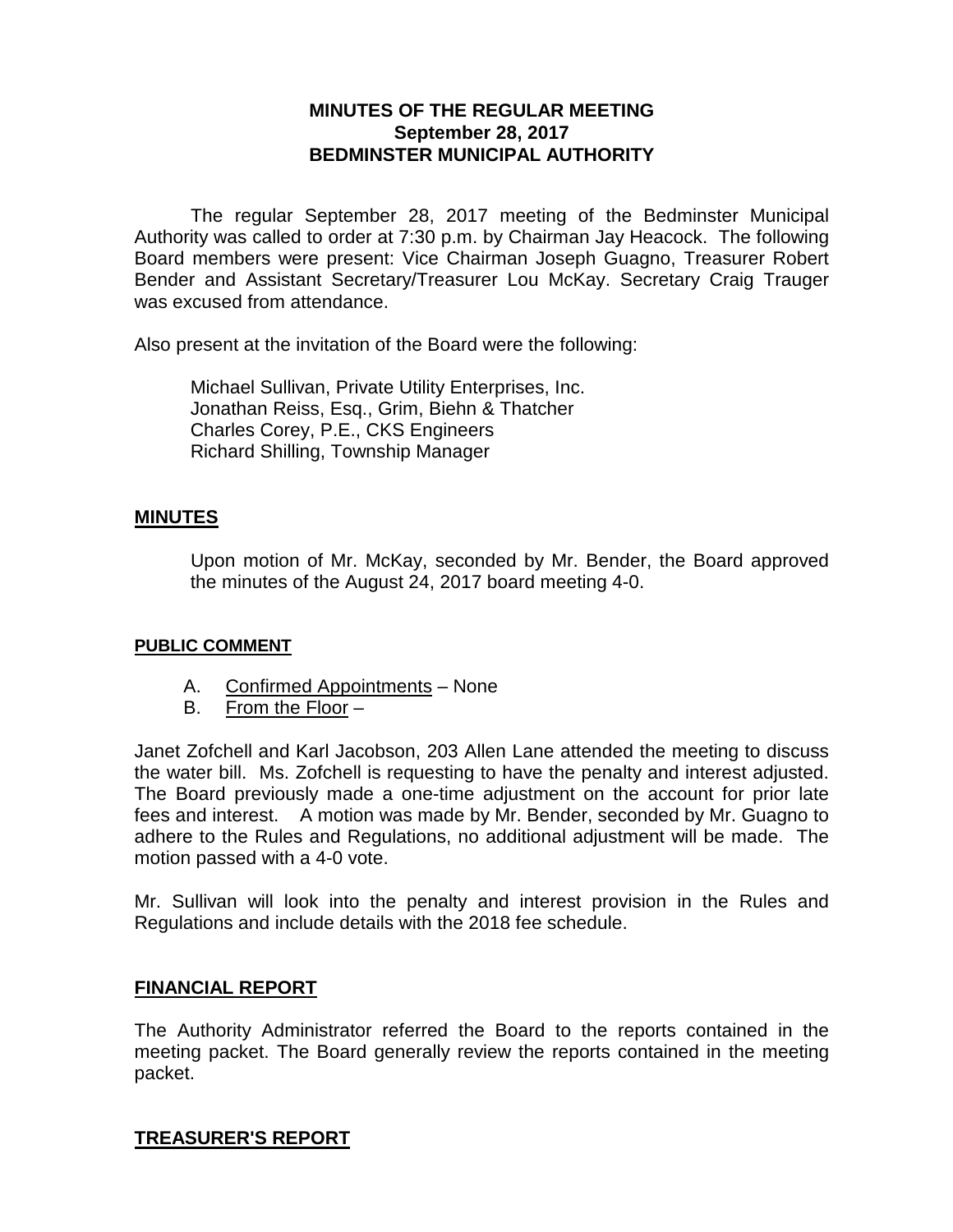1. Mr. Sullivan read the Treasurer's Report, dated September 28, 2017. A motion was made by Mr. Guagno, seconded by Mr. Bender to approve the Treasurer's Report of - \$80,160.51 (Pennland Farms – \$11,088.73 Estates at Deep Run Creek \$21,846.17). The motion passed with a 4-0 vote.

## **SOLICITOR'S REPORT**

#### **Authority Business**

Mr. Reiss referred the Board to his written report.

- 1. Amendment to the Bedminster Water & Sewer Group Agreement The Board directed Mr. Reiss to prepare the amendment to the Bedminster Water & Sewer Group agreement.
- 2. Resolution No. 2017-02 Adoption of Authority Tapping Fees A motion was made by Mr. Bender, seconded by Mr. Guagno to adopt Resolution 2017-02 as presented to the Board, effective September 28, 2017. The Authority Fee Schedule will be amended accordingly. The motion passed with a 4-0 vote.
- 3. Amendment to Dublin Borough Emergency Interconnection Agreement A motion was made by Mr. McKay, seconded by Mr. Guagno to execute the Amendment to the Dublin Borough Emergency Interconnection Agreement as presented to the Board. The motion passed with a 4-0 vote.

#### **Developments**

Mr. Reiss referred the Board to his written report.

#### **ENGINEER'S REPORT**

#### **Authority Projects**

The Authority's Engineer generally reviewed the projects within the written engineering report with the Board.

- 1. Deep Run WWTP Decommission Project Mr. Corey provided an update to the Board on the Deep Run WWTP Decommission Project and the conversion to a pumping station.
- 2. Weiss Market Mr. Corey provided an update on the project. The revised plans have been submitted and are in the review process.